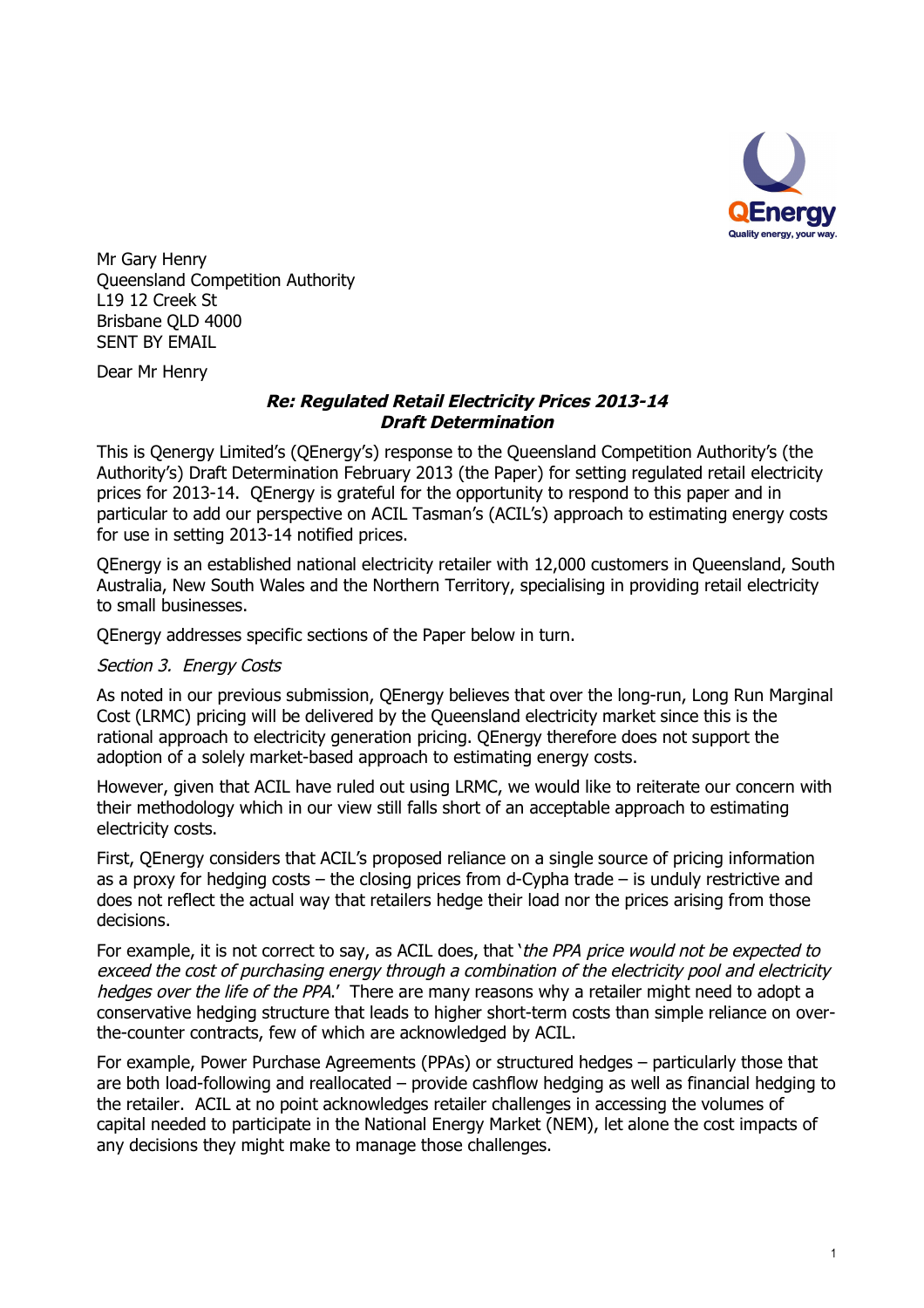For example, in January 2013 when extraordinarily high demand coincided (and promoted) high pool prices, the settlements exposure of many Queensland retailers breached their Maximum Trading Limits, triggering a requirement for effective prepayment of their forward costs to the Australian Energy Markets Operator (AEMO).

Managing the potential for this type of cash call requires having in place an unused overdraft facility – which is not included in the Retail Operating Costs calculation by virtue of its benchmarking against an IPART retailer which is vertically integrated and consequently fully reallocated – or alternatively (or in combination) over-reallocating the underlying exposure to include coverage of expected GST payments in order to avoid a call to AEMO.

If a retailer were hedged entirely using ACIL's methodology, then the load flex and GST call alone in January would have meant a substantial drain on the retailer which is not costed into the Retail Operating Costs. It would also have placed significant stress on the business in both a cash and an operating sense.

On the other hand, if a retailer had been at least partially hedged using reallocated load-following hedges, the impact would have been significantly mitigated (particularly if the retailer were overreallocated). For this reason, a retailer will logically pursue this hedging strategy, despite it causing them to incur higher costs. This element is not costed into the d-Cypha hedge approach, and is one of a number of examples demonstrating that ACIL's simplified approach to hedging does not include all costs.

As suggested by QEnergy in our previous submission, actual prices of structured hedges should be utilised in order to establish the wholesale energy cost. QEnergy provided confidential pricing data in our earlier submission to which we redirect ACIL and the Authority.

A further issue relates to the volumes transacted through the hedge contract market, which are in no way commensurate with the volumes of load requiring to be hedged. Should the market operate in the way assumed by ACIL for modelling purposes – that is, with the entire load dealt through straightforward vanilla hedges – then offer levels would increase. Retailers counter this by purchasing over-the-counter products, many of which are shaped or structured in a way to closely reflect the underlying load exposure. ACIL, however, continues to ignore the real costs for retailers associated with this more genuine form of hedging.

QEnergy acknowledges that ACIL has recommended attempting to deal with the additional cost premia through using the 95th percentile of price outcomes rather than last year's 50th percentile, which was unbearably low. Whilst QEnergy supports this improvement, we still have a concern with the forecasting of demand which in our view would tend to underforecast the righthand tail of the pricing distribution yielded by ACIL's model. This will then tend to underforecast the average price outcome of the model as well.

In developing the 42 simulations of load traces each representing 2012/13, ACIL has used the historic temperature outcomes for 39 years from 1970/71 to 2011/2012. They have then mapped these days based on closest match profiles to the daily temperature / demand outcomes from 2009/10 to 2011/12.

This 'day-at-a-time' approach does not account for extended high temperature outcomes over consecutive summer days where a day of  $30^0$ C in Brisbane may be the end of a five day period of temperatures above 32 $^0$ C. In this case, the mapping process used by ACIL could retrieve a relatively normal day's demand outcome whereas in reality the actual demand outcome may have flexed considerably.

So, ACIL's simulation of a day with  $30^{\circ}$ C temperatures would have been mapped to a like day in the past three years, however if the day was the last of a five day heatwave then the true load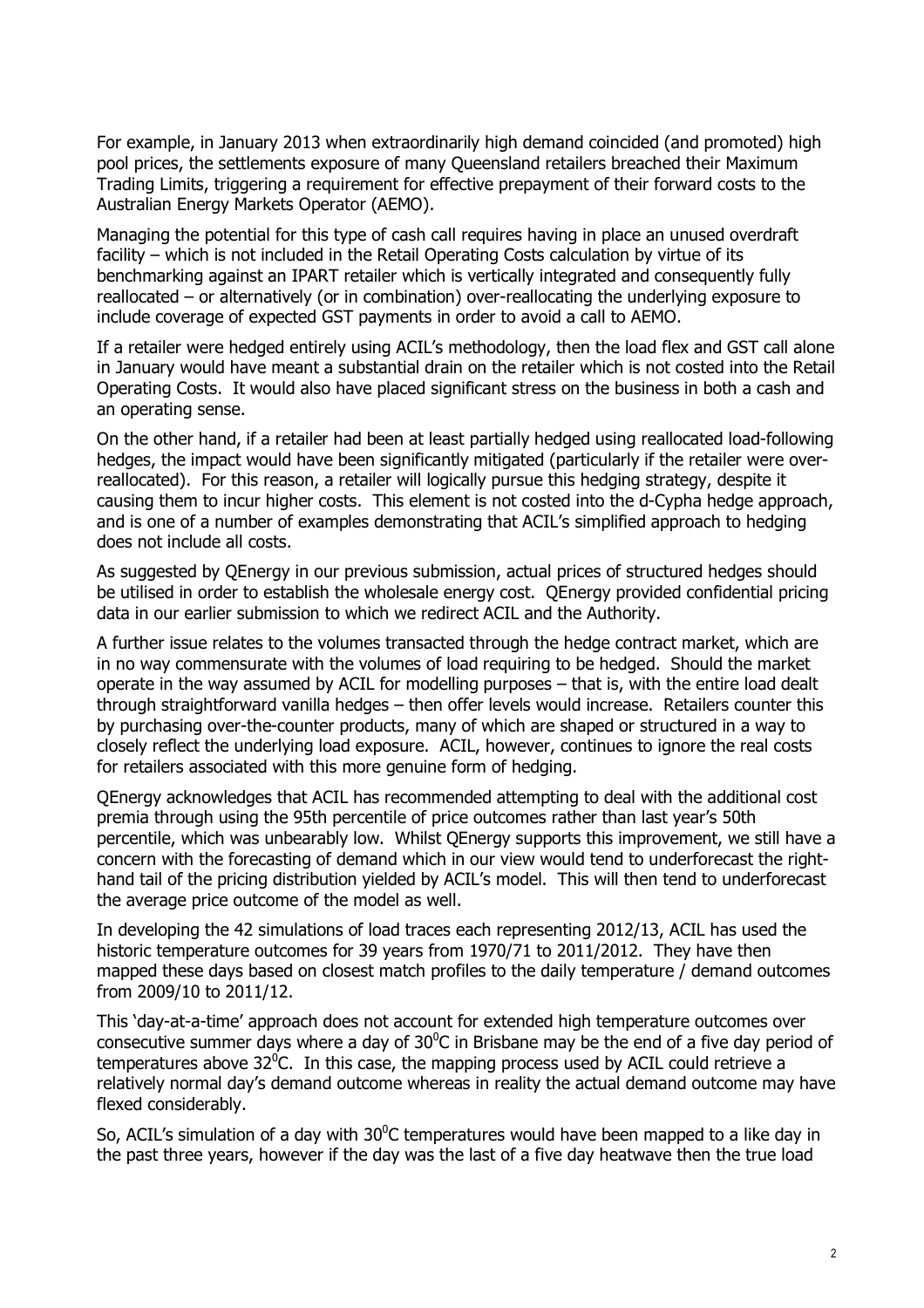would have been more reflective of a  $34^0C$  day and indeed more, given the observed kneebone in demand after consecutive days of hot weather.

At the Authority's March workshop in Brisbane, ACIL stated on numerous occasions that they had not seen in their simulations the type of load flex attested by retailers. Retailers observed load flex in the Net System Load Profile (NSLP) load trace in Queensland during December 2012 and January 2013 of as much as 25% above the day-type / period average during periods of peak demand, or 9% above maximum demand as highlighted by AGL. Contrast this with ACIL's maximum observed flex of 4%, which makes an enormous difference to the number of extreme demand and hence price observations seen in ACIL's model, and has a disproportionate impact on average prices.

QEnergy recommends that actual load traces are used rather than constructed load traces, as we are aware that ENERGEX is well able to provide many years' of data to ACIL. We understand that this means that solar and air conditioning penetration corrections are required to more data, however in our view this additional effort is appropriate given the severity of the outcome to both individual retailers and the industry as a whole if (as we believe) the pricing outcomes generated by ACIL are inappropriately low.

Additionally, ACIL has indicated to us that they use seasonal rather than monthly profiles, and have a less granular approach to day-type modelling than we consider good practice, averaging Saturdays and Sundays. Many of the most extreme price events over the last five years have taken place on a Saturday when load levels look increasingly like a weekday whilst supply levels look like a weekend, and during January when many NSLP premises are occupied over the school holidays. This suggests that ACIL's profile averaging practice is having a dampening effect on the pricing outturns within the ACIL model.

Indeed, ACIL indicated at the March Brisbane workshop that when they had backcast demand through their model, actual pricing outturns were mirrored. This suggests that the problem with ACIL's price modelling underrepresenting achievable costs lies with the *ex ante* demand modelling rather than the price-setting process itself.

The risk profile of extended demand days has been exacerbated by the withdrawal of significant load from the market and the emergence of an increased sensitivity of the network to constraints, coupled with recent changes to generator bidding behaviour. Because of this, it has become prudent for stand-alone retailers – who like the model retailer are not vertically integrated – to hedge against the worst (rather than expected) case scenario given the impact these high demand / high pool price events have on profit and prudential / capital requirements.

So the observed flex outcomes and subsequent correlation to periods of very high pool pricing (as witnessed in the NEM during December 2012 and January 2013) are not taken into account in ACIL modelling. It would be more reflective of actual price outcomes if ACIL was to either model the outcomes of extended heat and as such demand flex, or alter the generic hedging strategy from 90% of maximum peak to 100% of maximum peak, with caps over the top. This is a more prudent hedging strategy given the increased demand and pool price volatility as witnessed over recent months.

ACIL states that using the 95th percentile of the 462 simulated annual hedged prices should account for any residual volume and price risk, however should a more suitable modelling of the load flex and impact of high pool prices be employed, the spread between the median and 95th percentile hedge price will widen and the 95th percentile will be more reflective of actual risk in the market.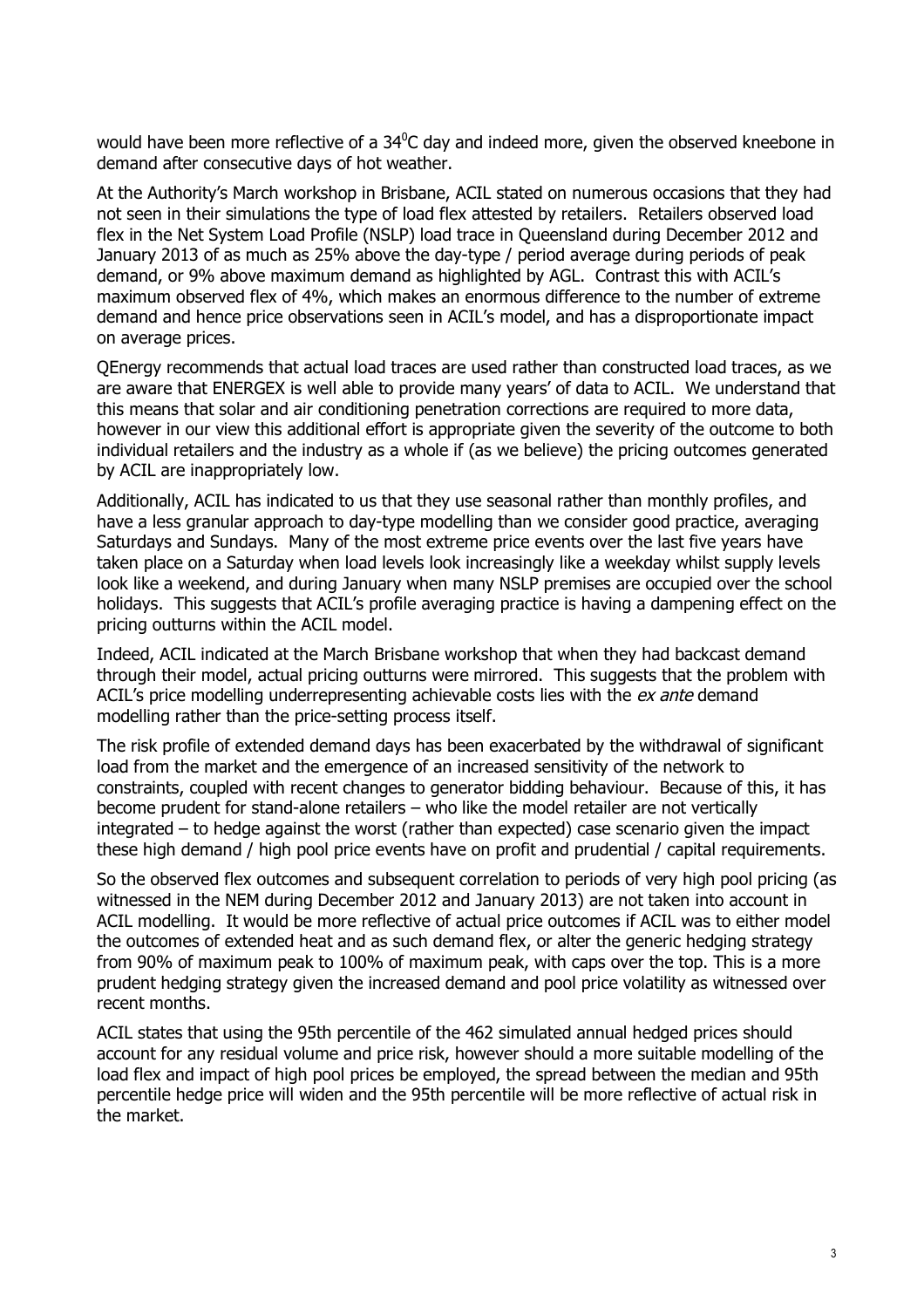Another issue with the pricing of hedges is demonstrated through the Authority's response to concerns from Origin Energy about dealing with recent volatility in the electricity market. The Authority states that *prudent retailers would not be hedging for the first quarter 2012 in January 2012, but would have undertaken their hedging over a number of years up to the quarter*. This ignores the fact that in times of significant pricing stress retailers must respond, and do so by issuing balance of quarter or short-term deals just to protect the cash position (as noted above).

For example, during the January high demand days, retailers undertook hedging to cover up the significant flex that we saw as noted above. Transactions for balance of quarter or for smaller time parcels were undertaken above what would be their estimated value within prepurchased full quarter hedges. This indicates that any estimate of prices must contain a risk buffer to allow conditions (such as market or demand expectations) to change dynamically. In all fairness, ACIL cannot take a market-based approach and then not use the full suite of market instruments.

Finally, the SFE market has risen significantly since the issuance of the Draft Determination on the back of pool volatility. Given ACIL's stated reliance on market prices, it is imperative that ACIL capture this rise for reflection in the Authority's Final Determination.

QEnergy also has concerns with ACIL's estimated costs for provision of prudentials (although we are grateful to have had this cost element recognised for the first time in this Determination). Specifically, ACIL states that each 1MWh of AEMO prudentials in fact covers 42MWh by virtue of the fact that it applies for a rolling 42 days. This is not correct, because every day, for every 1MWh consumed for that day, the forward 42 days of roll is required, and on any given day for every MWh, the entire volume of prudentials (or over-reallocations) is required. Hence QEnergy stands by our original cost estimates in this item.

## *Section 4. Retail Costs*

As noted above, the fact that the model retailer in this determination is not vertically integrated – as evidenced by the disappearance of LRMC from the energy costs calculations – means that either the retailer must have excess prudentials on hand with AEMO in order to ensure that cash calls in extreme events are not required, or must have access to an overdraft.

In either case, the amount of 'excess capital' required to hedge the retailer's cash position can be calculated by running the same sorts of simulations required under the calculations for financial (hedge) protection, but taking into account actual cashflow obligations (including GST). QEnergy has done this for our own circumstances and would be glad to discuss calculations in our specific case with the Authority and ACIL in order to allow a more generalizable formula to be determined for the purposes of the determination.

Again, as noted above, this cost is not included in the Authority's Retail Operating Costs.

## *Section 5. Competition*

QEnergy strongly supports the arguments of the entire industry that competition has been significantly negatively impacted in Queensland as a result of the Authority's decision for 2011/12, a position not greatly improved in 2012/13. For the best statement of this position, please see the paper submitted jointly between the Energy Retailers Association of Australia and the Energy Supply Association of Australia.

This impact on competition can also be seen as the inverse of the withdrawal of capital from a market in the face of unacceptably low returns.

In their half-yearly performance outcomes, AGL announced that the QCA decision had by itself reduced interim earnings for 2012/13 by \$29 million, and Origin Energy indicated an impact of \$58 million. Further, the market volatility in Queensland (and notably, in no other state) will